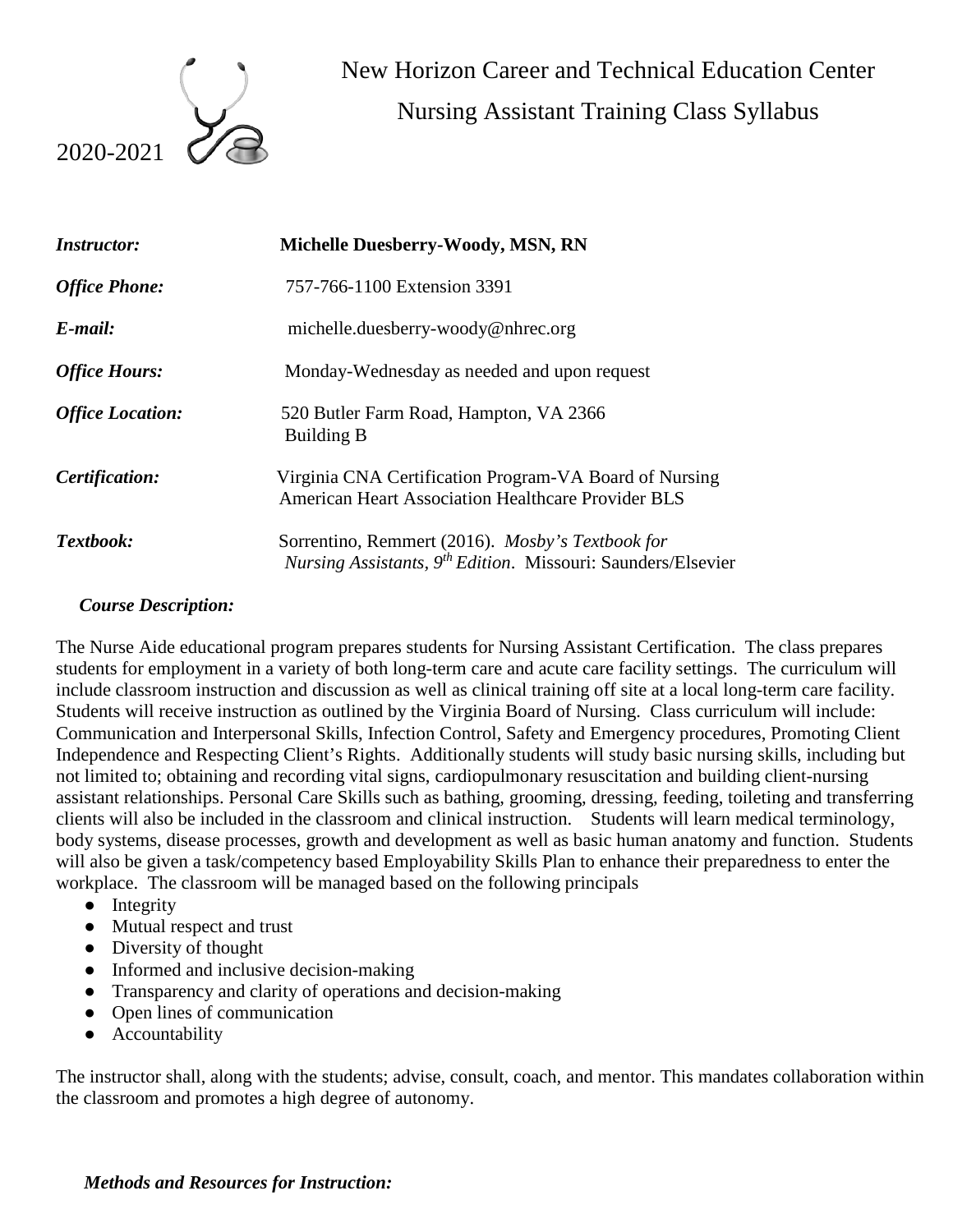- Lecture
- Discussion
- Research
- Role play
- Skills/Procedure demonstration with student return demonstration
- Guest Speakers
- Videos
- Computer based instruction
- Clinical Rotation at a nursing facility
- Field trips

# *Course Objectives:*

- To prepare the students to pass the state-required written or oral and skills competency evaluation as determined by the Virginia State Board of Nursing
- To meet the federal and state requirements for Nurse Aide Programs
- To prepare students to become nursing assistants who function efficiently, effectively and safely
- To enhance vocabulary, writing, research and public speaking skills
- To develop and master good communication, customer service and team work skills
- To equip the student for employment in their career

## **First Quarter**

- Orientation to Nursing Assistant Program
- Unit I- Nurse Aide in Long Term Care
- Unit II- Communication and Interpersonal Skills
- Unit III- Infection Control
- Unit IV- Safety Measures
- Unit V- Emergency Measure
- Unit VI-Client's Rights
- Unit VII- Basic Skills

# **Second Quarter**

- Unit VIII- Personal Care Skills, to Include Clinical Experience
- Unit IX- Individual Client Needs, Including Mental Health and Social Service Needs
- Unit X- Special Needs Clients
- Unit XI- Basic Restorative Services
- Unit XII- Care of the Client When Death is Imminent
- Unit XIII- Admission, Transfer and Discharge of Client

# **Third Quarter**

● Unit XIV- Legal and Regulatory Aspects of Practice for the Certified Nurse Aide

# **Fourth Quarter**

● Unit XV- Additional Client Focus

## *Course Requirements:*

Computer Access- students will have computer based assignments they will need to access computers at home, Home School, health library, or local library.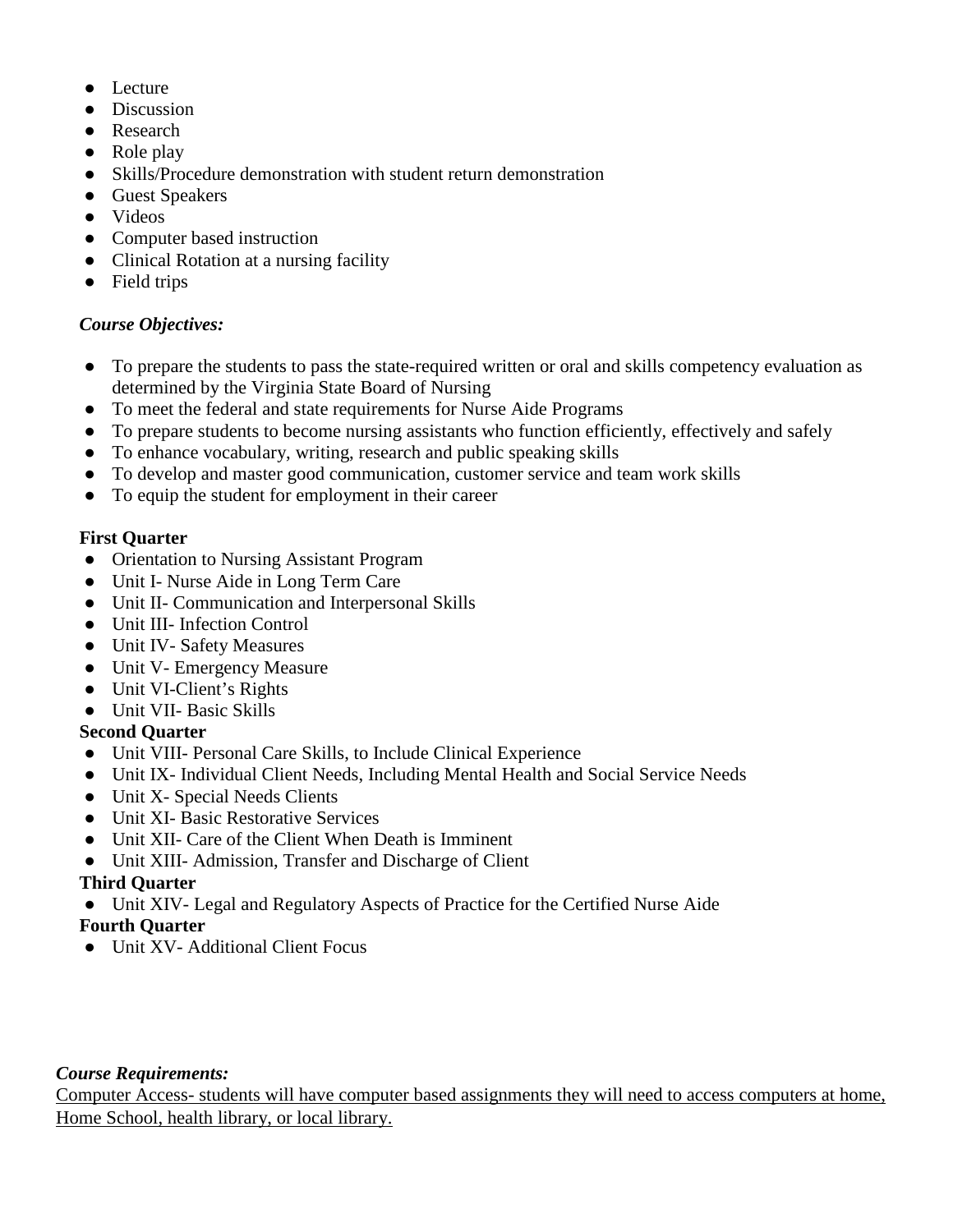Students must be able to read and write at tenth grade level and possess the basic math skills. Students must be able to independently lift fifty pounds to safely perform their duties. **New Horizons utilizes The VA State Board of Nursing requirements, which requires an 80% pass on each chapter test in order to attend the clinical portion of the course.** Students must meet the physical requirements set forth by the clinical site. Students are required complete health and background screenings.

## *Clinical:*

The Virginia Board of Nursing requires 40 hours of hands on clinical experience in a long term care setting. In order to meet this requirement and decrease disruptions the following schedule has been determined.

- Students will attend five eight-hour clinical rotations.
- *Transportation to and from the clinical site is the responsibility of the student/parent.*
- Clinical times for all classes will be: 6:15 a.m. to 3:30 p.m. Monday, February 1, 8, 15, 22, and March 1st for Monday students. (Scheduling of clinical rotations subject to change due to facility availability.)
- Tuesday, Wednesday, and Thursday students will follow the same pattern. There will be one make-up on March  $8<sup>th</sup>$ , and clinical make-up may change per site availability.
- Failure to **successfully complete 40 hours** of clinical experience will result in the student's inability to test for state certification.
- Clinical expectations (including uniform) will be discussed in detail in class. Uniform purchase is required. Per our facility contract **ALL** students must receive a flu vaccine in order to participate in clinicals.

**Clinical attendance is mandatory and only a doctor's excuse will allow the student to make up a clinical day. The clinical site is very busy with other students and makeup days cannot be guaranteed. Missed clinical dates could result in being ineligible to take the Virginia State Certification Exam**

# *Grading and Evaluation Procedures:*

# **Evaluation Methods**

- **Quizzes/Pop Quizzes** The quizzes may be multiple choice, matching, true-false or fill in the blank
- **Unit/Chapter Tests** There will be chapter tests. Tests will be in multiple choice format to prepare you for the State Certification Exam – To enhance student success, students who do not meet the minimum standard of 80% will be afforded one additional opportunity per nine weeks in the **first semester** to meet the minimum, provided the re-test occurs on the assigned after school date. After school help for the retakes will occur on Monday, Tuesday, or Wednesday after school.
- **Final Exam** End of the year final exam, will be the written examination for the board of nursing. If the student is unsuccessful in the written examination for boards a two hundred question multiple choice examination will be given instead.
- **Class Participation** Students are expected to contribute to class discussion and class exercises. Students will be experiencing care as a patient as well as providing care as a nurse's aide.
- **Competency Exercises** Hands on activities, CPR/First Aid, clinical competencies
- **Homework** May be required to enhance lecture, prepare you for discussion and/or understand subject material
- **Attendance** Attendance is required. (**please see page in student handbook**) Missed work must be made up. In the event of absences, it is the **student's responsibility** to contact the instructor for any missed work. Long absences will put you at risk of failure and difficulty in completing making up work**. Students will have five (5) calendar days upon return to school to complete make-up work for an excused absence. Work is expected upon return for unexcused absences**. Make-up work not completed and given to instructor after the 5 calendar days will result in a zero for excused absences. Late work will be docked two points each day. Students are expected to turn in completed assignments on or before due dates. Assignments turned in late will result in a zero without extenuating circumstances.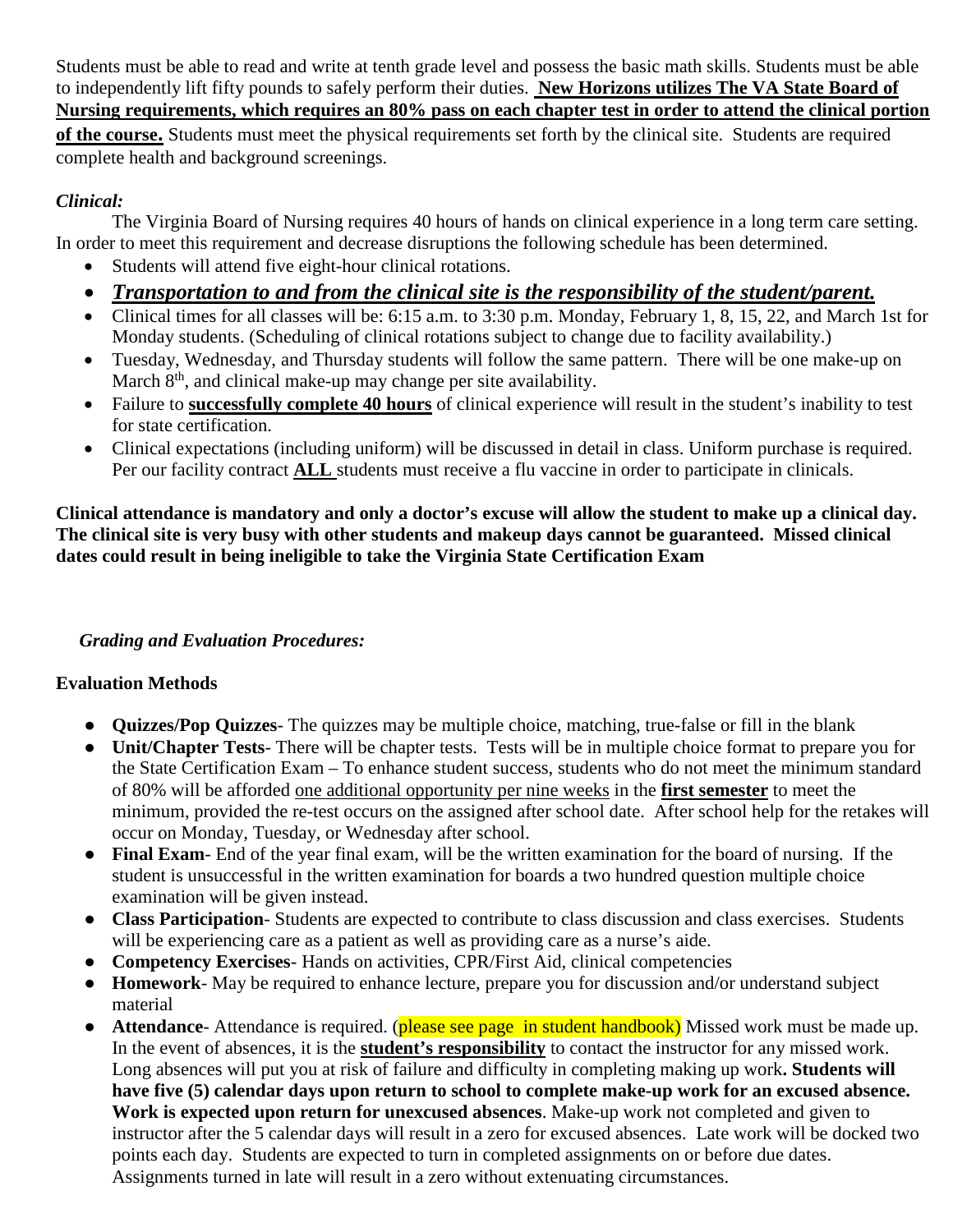### **Grade/Performance Standard for High School Credit**

- **A -** Quality work, met standards independently or with little guidance; demonstrated knowledge with a grade of 90% or above
- **B –** Quality work with few errors; work did not always meet standards; corrected with feedback; required some guidance; demonstrated knowledge with a grade of 80% or above
- **C –** Required significant assistance to produce quality work; made corrections; final product still did not meet standards; demonstrated knowledge with a grade of 70% or above
- **D** Very poor quality of work, if work completed; little attempt to make corrections to meet standards; scored less than 70% on knowledge tests
- **F –** Extremely poor quality work; did not complete projects; little or no attempt to make corrections to meet standards; scored less than 60% on knowledge tests

#### **The VA State Board of Nursing requires an 80% pass on each unit exam in order to attend the clinical portion of the course, this standard must be met for every unit test.**

| <b>Employability Skills</b>  | 34% of grade                                                                                                                                                                                                                                                                                                                                                                                                                                                              |
|------------------------------|---------------------------------------------------------------------------------------------------------------------------------------------------------------------------------------------------------------------------------------------------------------------------------------------------------------------------------------------------------------------------------------------------------------------------------------------------------------------------|
|                              | Professionalism, skills needed to be successful in your career; based on the following:<br>ability to communicate effectively, use of time, cooperation in class, ability to follow<br>instruction, ability to work independently, care of the work site, safety, professional<br>appearance, problem solving ability and bringing materials needed.<br>Additionally exhibiting a positive attitude, independence and initiative, ability to function<br>as a team member |
| <b>Related Instruction</b>   | 33% of grade                                                                                                                                                                                                                                                                                                                                                                                                                                                              |
|                              | Quizzes, chapter tests, journal writing, research projects, worksheets, and other projects                                                                                                                                                                                                                                                                                                                                                                                |
| <b>Clinical Competencies</b> | 33% of grade                                                                                                                                                                                                                                                                                                                                                                                                                                                              |
|                              | Clinical skills checkoffs as per Virginia Board of Nursing, uniform checks, resume writing                                                                                                                                                                                                                                                                                                                                                                                |
|                              |                                                                                                                                                                                                                                                                                                                                                                                                                                                                           |
| Class Fees                   |                                                                                                                                                                                                                                                                                                                                                                                                                                                                           |

| <b>Fee Description</b>    | Cost |  |
|---------------------------|------|--|
| <b>CPR</b>                | \$50 |  |
| Pin (with ceremony)       | \$10 |  |
| Criminal Background Check | \$20 |  |
| Workbook                  | \$45 |  |
| <b>Activity Fund/Club</b> | \$17 |  |
| Medical Kit               | \$35 |  |